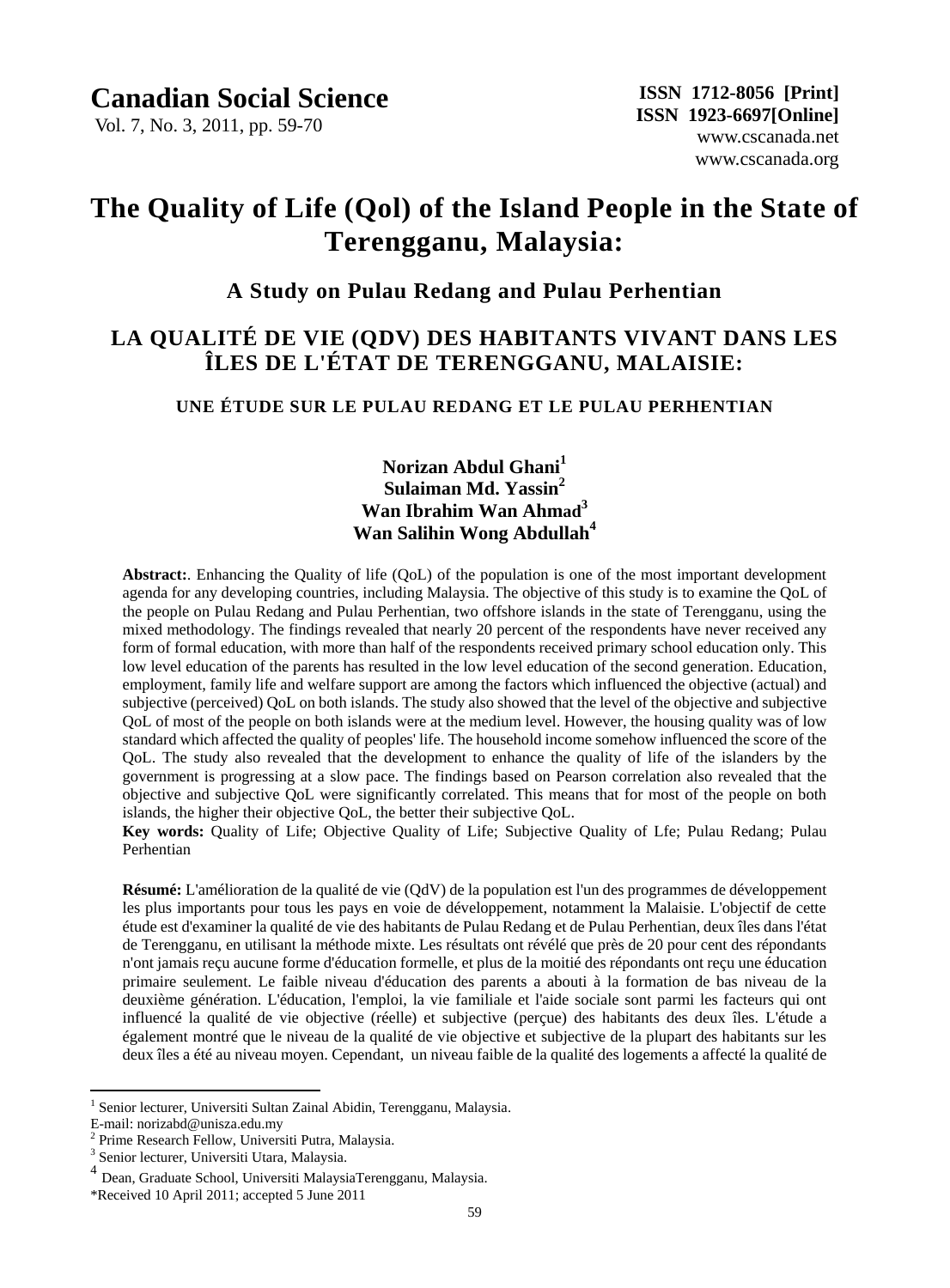vie des peuples. Les revenus du ménage a influencé en quelque sorte le score de la qualité de vie. L'étude a également révélé que le développement et l'amélioration de la qualité de vie des habitants entretenus par le gouvernement de l'île progresse à un rythme lent. Les résultats obtenus de la corrélation de Pearson a également révélé que la qualité de vie objective et subjective ont été significativement corrélée. Cela signifie que pour la plupart des habitants sur les deux *i*tes, plus haut le niveau de leur qualité de vie objective, meilleure leur qualité de vie subjective.

**Mots clés:** Qualité de vie; Qualité de vie objective; Qualité de vie subjective; Pulau Redang;, Pulau Perhentian

**DOI:** 10.3968/j.css.1923669720110703.010

# **INTRODUCTION**

QoL studies used to be pretty narrow, focussing on only one subject but ignoring linkages with others (Adrian Jones, 2002: 5). QoL should be approached in a holistic view. In this study, QoL is discussed in two ways; objective and subjective. According to Sen (1987), "You could be well off, without being well, without being able to lead the life you wanted. You could have got the life you wanted, without being happy. You could be happy, without having much freedom. You could have a good deal of freedom, without achieving much. We can go on'. And, 'QoL should be understood as an evaluation of the gratification that people derive from the degree to which their material and mental needs are actually satisfied" (Bestuzher-Landa, 1980: 162). Veenhoven states that "The focus is on description: how well citizens live ("level" of living) and whether life gets better or not (social 'progress'). QoL is conceived in two ways: as 'objective' and as 'subjective' QoL (Veenhoven, 1996b:1)

Generally, the objective conditions of QoL are simply measures of physical well-being of responses. Veenhoven (1996b), also states, "objective" quality-of-life is the degree to which living-conditions meet observable criteria of the good life, such as income security for everybody, safety in the street, good health care, education, etc. In this context the prefix "objective" refers to the way of measurement. Measurement is based on explicit criteria of success that can be implied by impartial outsiders". However, the subjective perceptions of QoL are difficult to quantify and measure. "Subjective QoL is how people appreciate their life personally. For example, how secure they think their income is, how safe they feel in the street, how satisfied they are with their health and education, etc. Here the prefix "subjective" means that criteria for judgement may vary from person to person. In this case, standards are not explicit, and external judgement is not possible. Subjective appraisals often involve judgements in terms of "satisfaction". That is; summary evaluations of how well one likes something. Satisfaction is a central concept in research on subjective quality-of-life' (Veenhoven, 1996b).

# **1. PREVIOUS RESEARCH**

Researches on quality of life or well being had long begun for decades. Studies on QoL started when Frederick LePlay studied on the European workers" quality of life using an intensive case study method. According to his theory, he suggested that family is one critical social unit that represents the people of a particular place (Zimmerman & Frampton, 1935).

There were studies on the quality of housings, basically held in the United States of America. According to Campbell (1971), Eastman (1978), and Peck & Steward (1985), in America, there is a significant relationship between satisfaction with the housing and the quality of life.

Research on housing in America was then supported by a research done in Africa conducted by Emmanuel D. Fiadzo, *et al* (2001), who stated that the attributes of a home influenced the way people live – in other words; their quality of life. In Fiadzo"s study, he quoted that in Ghana, there are still some Africans who live in huts covered mud with poor sewage system, as well as no electricity, which affects their way of life and psychological well-being.Living in such uncomfortable homes affect their psychological needs, thus affects their quality of life.

Veenhoven (1998), investigated on the quality of life between the poor and rich nations, and he found out that "*the better the economy of a country, the higher the quality of life they will be'* (Alex C. Michalos *et. al*, 2000).

A study based in Malaysia by Kor Geok Lin (1987) who once studied on the "*Quality of Life in Rural Communities in Peninsular Malaysia: Current Health and Nutritional Determiners*," found out that the health of rural communities significantly related with their dietary as well as their knowledge on health.

Lin's study were then supported by another research in Singapore, where it was found that Singaporeans have high psychological well-being based on the factor of good health and close family relations. Furthermore, they also proved that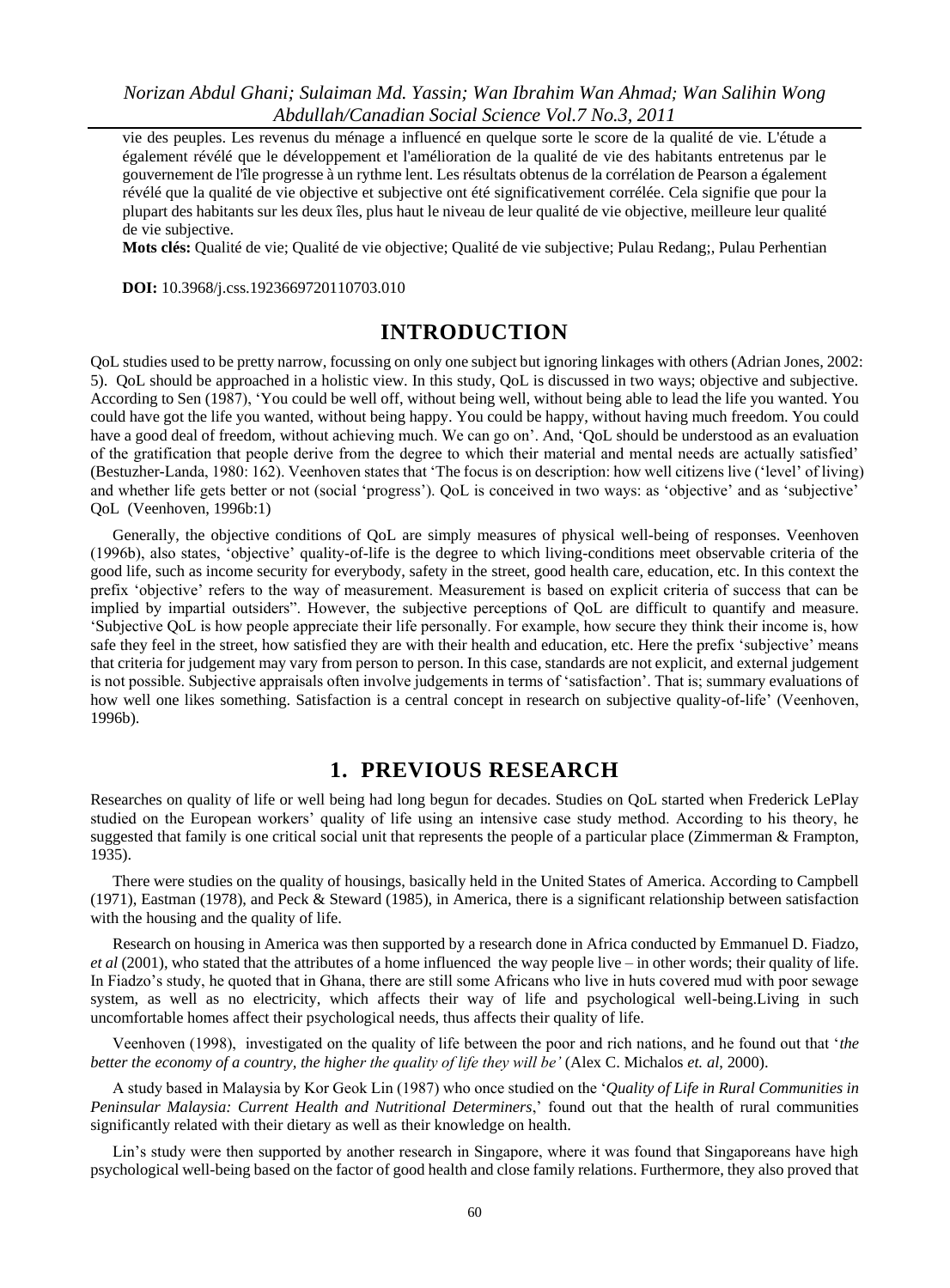when the environments they live are condusive, the tendency of a higher psychological well-being is possible to achieve (Kau & Wang, 1994).

A study by Azahan.A *et.al* (2009) also examined the status on quality of life in Seremban, one of the intermediate cities in Malaysia based on three components i.e. urban dwellers readiness, urban environment and urban accessibility. However, rather than assessment made through physical perspective, this research used urban dwellers perspective to justify the quality of life status. 550 respondents from various socioeconomic backgrounds participated in this research. The result shows that all the three components are significantly contributed to the Seremban"s quality of life status. However, the score for urban dwellers readiness component is higher than urban environment component (64.2%) and urban accessibility component (60.0%) that is 68.7%. It is also found that the quality of life of people in Seremban"s urban dwellers is quite homogeneous, although they are from various socioeconomic backgrounds. The findings show that Seremban has potentials to develope and those who live in Seremban will have better future, as it is pertinent with its function and status as an intermediate city.

Hung Wong (2011) studied on the poverty and social exclusion of three groups of people; youth, women and the elderly living in six remote areas in the New Territories of Hong Kong. In his study, he found out that the QoL of Hong Kong's youth, women and the elderly is adversely affected by limited job opportunities, high cost of travel for employment and poor neighbourhoods in the community. However, perceptions of reasons for their problems are different for all three groups, due to differences in bonding and bridging social capital they have, as well as the differences in perceptions on social exclusion and discrimination directed upon them.

Lum (2011), on the other hand, examined parenting characteristics in families experiencing economic disadvantage and found that the five types of disadvantaged families under study differed in terms of economic hardship, psychological stress and family relationship. Results demonstrated that family relationship and social networks protected economically disadvantaged families, while the negative effects of low income were amplified by powerlessness. Based on the findings, the author argued for the adoption of a family perspective in the formulation of poverty-alleviation policy and the provision of service (Shek, 2011).

# **2. RESEARCH OBJECTIVES**

The purpose of the study is to identify the QoL level of the people on Pulau Redang and Pulau Perhentian. However, the study focuses on:

- (1) Identifying the level of the respondents" objective QoL.
- (2) Identifying the level of their subjective QoL.
- (3) Determining the relationship between the objective and the subjective QoL**.**
- (4) Identifying the factors affecting the people's QoL.

# **3. RESEARCH METHODOLOGY**

By applying the mixed methodology which is the combination of two research methods, qualitative and quantitative, this study selected a few key informants and 267 respondents. Respondents were heads of families who were randomly chosen. Data collection was done using a number of techniques; structured interviews (questionnaires), unstructured interviews and observations Questionnaires were analysed using product-moment correlation.

# **4. RESULTS AND DISCUSSIONS**

#### **4.1 Level of Respondents' Objective Quality of Life**

For the objective QoL in both islands, only 26 respondents (who represent their families) out of 267 samples or 9.7 percent are at low level. 197 respondents or 73.8 percent are at medium level and 44 respondents or 16.5 percent are at high level category.

At Pulau Redang, only 14 respondents out of 146 samples or 9.6 percent are at low level, 109 respondents or 74.6 percent are at medium level, whereas 23 respondents or 15.8 percent are at high level category. At Pulau Perhentian, 12 respondents out of 121 samples or 9.9 percents are at low level category, 88 respondents or 72.7 percent are at medium level and 21 respondents or 17.4 percent are at high level category. More job opportunities in tourism industry on both islands are one of the factors associated with the higher social economic status and the level of the islanders' QoL.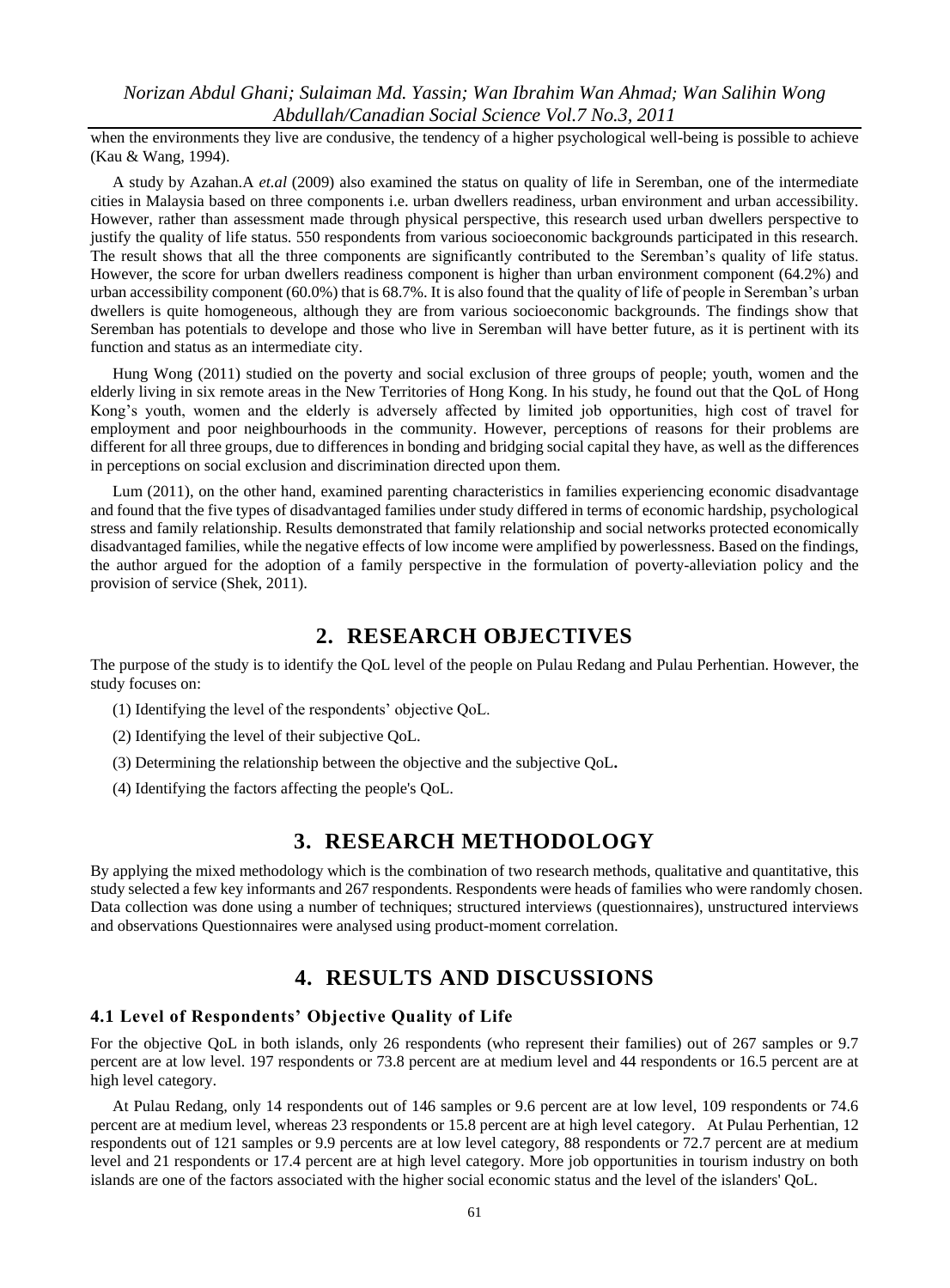## **4.2 Objective QoL Level Based on the Respondents' Socio-Demographic Background and Islands.**

Generally, analysis indicated the objective QoL based on respondents' socio-demographic background is at medium level category. Gender-wise, the most noticeable difference is that the women's objective QoL is much lower than men"s objective QoL.

However, the same cannot be said about the age of the respondents as analysis indicated that the lower the respondents' ages are, the higher their objective QoL level. This scenario is common on both islands.

#### **Table 1: Distribution Percentage of Objective QoL Level Based on the Respondents' Socio-Demographic Background and Islands**

| <b>Objective QoL Level</b> |                |              |              |      |                  |      |  |
|----------------------------|----------------|--------------|--------------|------|------------------|------|--|
| Socio-Demographic          |                | Pulau Redang |              |      | Pulau Perhentian |      |  |
| <b>Background</b>          | Low            | Medium       | High         | Low  | Medium           | High |  |
| Gender                     |                |              |              |      |                  |      |  |
| Male                       | 3.6            | 80.9         | 15.5         | 8.3  | 73.8             | 17.9 |  |
| Female                     | 27.8           | 55.6         | 16.6         | 13.6 | 70.2             | 16.2 |  |
| Age                        |                |              |              |      |                  |      |  |
| Less than 30 years         | $\overline{0}$ | 59.5         | 30.5         | 5.9  | 52.9             | 41.2 |  |
| $31-45$ years              | $\Omega$       | 77.6         | 22.4         | 7.5  | 75.5             | 17.0 |  |
| More than 46 years         | 21.6           | 73.8         | 4.6          | 13.7 | 76.4             | 9.9  |  |
| <b>Level of Education</b>  |                |              |              |      |                  |      |  |
| Attended school            | 3.2            | 79.4         | 17.4         | 5.4  | 74.2             | 20.4 |  |
| Never attended school      | 50.0           | 45.0         | 5.0          | 25.0 | 67.8             | 7.2  |  |
| <b>Employment Status</b>   |                |              |              |      |                  |      |  |
| Employed                   | 0.9            | 80.0         | 19.1         | 4.4  | 75.0             | 20.6 |  |
| Unemployed                 | 42.0           | 54.8         | 3.2          | 27.6 | 65.5             | 6.9  |  |
| <b>Marital Status</b>      |                |              |              |      |                  |      |  |
| With spouse                | 2.4            | 79.4         | 18.2         | 9.3  | 71.1             | 19.6 |  |
| Without spouse             | 55.0           | 45.0         | $\mathbf{0}$ | 12.5 | 79.2             | 8.3  |  |
| <b>Residential Status</b>  |                |              |              |      |                  |      |  |
| Local                      | 11.8           | 76.4         | 11.8         | 12.2 | 70.7             | 17.1 |  |
| Immigrant                  | 2.8            | 69.4         | 27.8         | 5.1  | 76.9             | 18.0 |  |

Education plays an important role in enhancing people's QoL. In Pulau Redang, 50 percent of the respondents who have never attended school are in low level, whereas in Pulau Perhentian 25 percent of them are in the same category.

Respondents who are employed shows their objective QoL level is much better compared to their counterparts.

It was found that none of the respondents in Pulau Redang, who have no spouse are at the high level category, in fact more than half of them are at low level category.

Analysis also showed that immigrants to the islands have better objective QoL compared to the locals.

Analysis denoted negative correlation between the age of the respondents and their objective QoL. This means that as the respondents get older, their objective QoL decreases.

#### **4.3 Level of Respondents' Subjective Quality of Life**

For the subjective quality of life of the people on both islands, 45 respondents out of 267 samples or 16.9 percents are at low level category and 58.1 percents are at medium level. Only 25.0 percent are at the high level category.

For the people of Pulau Redang, analysis of the subjective quality of life indicated that 31 respondents or 21.2 percent are at low level category, 58.2 percent are at medium level, while 20.6 percent are at high level category. For the people of Pulau Perhentian, 14 respondents or 11.6 percent are at low level category, 57.8 percent are at medium level, and 30.6 percent are at high level category.

Generally, the higher percentage (30.6 percent) scored by the respondents in Pulau Perhentian who are at high level category compared to those in Pulau Redang (20.6 percent) indicates that the islanders in Pulau Perhentian are more satisfied with their daily lives.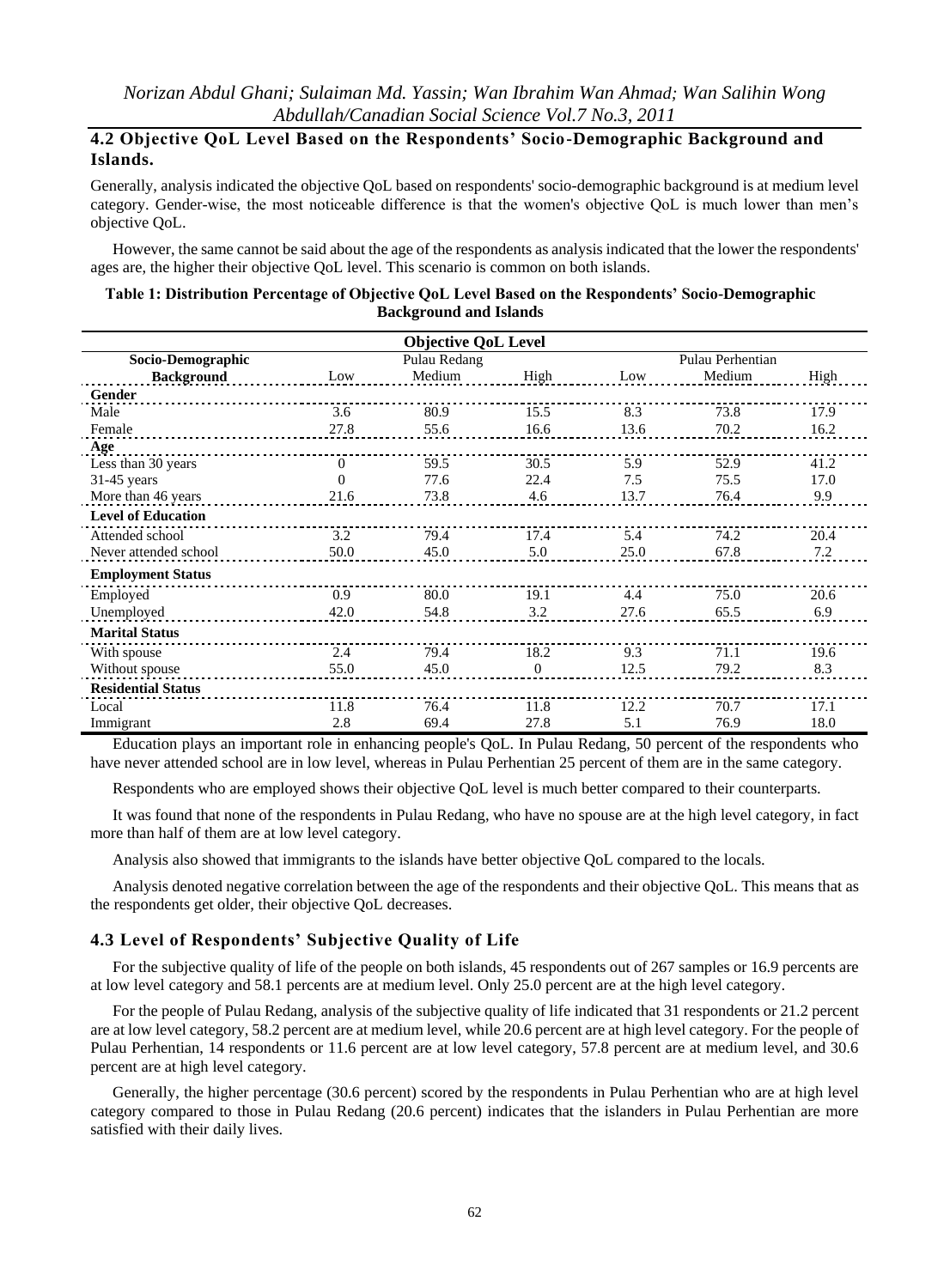# **4.4 Subjective QoL Level Based on the Respondents' Socio-Demographic Background**

**Table 2: Distribution Percentage of the Subjective QoL Level Based on Respondents' Socio-Demographic Background**

|                              |      | <b>Subjective QoL Level</b> |      |
|------------------------------|------|-----------------------------|------|
| Socio-Demographic Background | Low  | <b>Medium</b>               | High |
| Gender                       |      |                             |      |
| Male                         | 17.0 | 56.2                        | 26.8 |
| Female                       | 16.4 | 63.0                        | 20.6 |
| Age                          |      |                             |      |
| Less than 30 years           | 7.5  | 62.5                        | 30.0 |
| $31-45$ years                | 16.2 | 52.3                        | 31.5 |
| More than 46 years           | 20.7 | 62.1                        | 17.2 |
| <b>Level of Education</b>    |      |                             |      |
| Attended school              | 14.6 | 56.6                        | 28.8 |
| Never attended school        | 27.1 | 64.6                        | 8.3  |
| <b>Employment Status</b>     |      |                             |      |
| Employed                     | 15.5 | 53.6                        | 30.6 |
| Unemployed                   | 21.7 | 73.3                        | 5.0  |
| <b>Marital Status</b>        |      |                             |      |
| With spouse                  | 15.3 | 57.8                        | 26.9 |
| Without spouse               | 25.0 | 59.1                        | 21.9 |
| <b>Residential Status</b>    |      |                             |      |
| Local                        | 18.2 | 59.9                        | 21.9 |
| Immigrant                    | 13.4 | 53.3                        | 33.3 |

As can be seen from Table 2, for the subjective QoL, the medium level category dominates the QoL as a whole. For either gender, it seems that there is not much difference at all level of categories for their subjective QoL.

In the age of the respondents, analysis showed that there was a negative correlation between the age and the level of subjective QoL. This indicated that the higher respondents' ages are, the lower their subjective QoL. This means that their life satisfaction decreases as their age increases.

For the respondents who have attended school, their subjective QoL is considerably higher compared to those who have never attended school. Analysis showed that the respondents who are employed have a better subjective QoL compared to those who are unemployed.

It is also clear that the respondents who have spouses have a higher subjective QoL compared to their counterparts who haven't. However, there is not much difference for the immigrants and locals in all subjective QoL.

#### **4.5 Relationship Between the Objective and the Subjective Quality of Life**

Analysing findings using Pearson correlation revealed that the objective and subjective QoL were correlated significantly at  $r = +0.433$  ( $p = 0.01$ ). This means that for most of the people on both islands, the higher their objective OoL, the better their subjective QoL was.

It can be concluded that, when people are satisfied with their material lives (objective QoL) such as housing, employment etc., they will tend to achieve their subjective QoL (well-being) and live contented lives.

#### **4.6 Factors Affecting the Islanders' Quality of Life**

#### **4.6.1 Income**

The average monthly income of the respondents in Pulau Redang and Pulau Perhentian is RM 491.84 and RM 482.58 respectively, which is considered low. Analysis showed that more than half of the respondents (67.1 percent) were considered poor. This indicates that their QoL is in the low level category.

The monthly household income of the respondents in Pulau Redang and Pulau Perhentian are still low, where more than half of them earn less than RM 600 and RM 500 respectively. However, observations revealed that most of the families in the island have more than one of the family members who are working and contribute to the house-hold expenses particularly for their daily needs. This improvement had a positive impact on the enhancement of their objective QoL.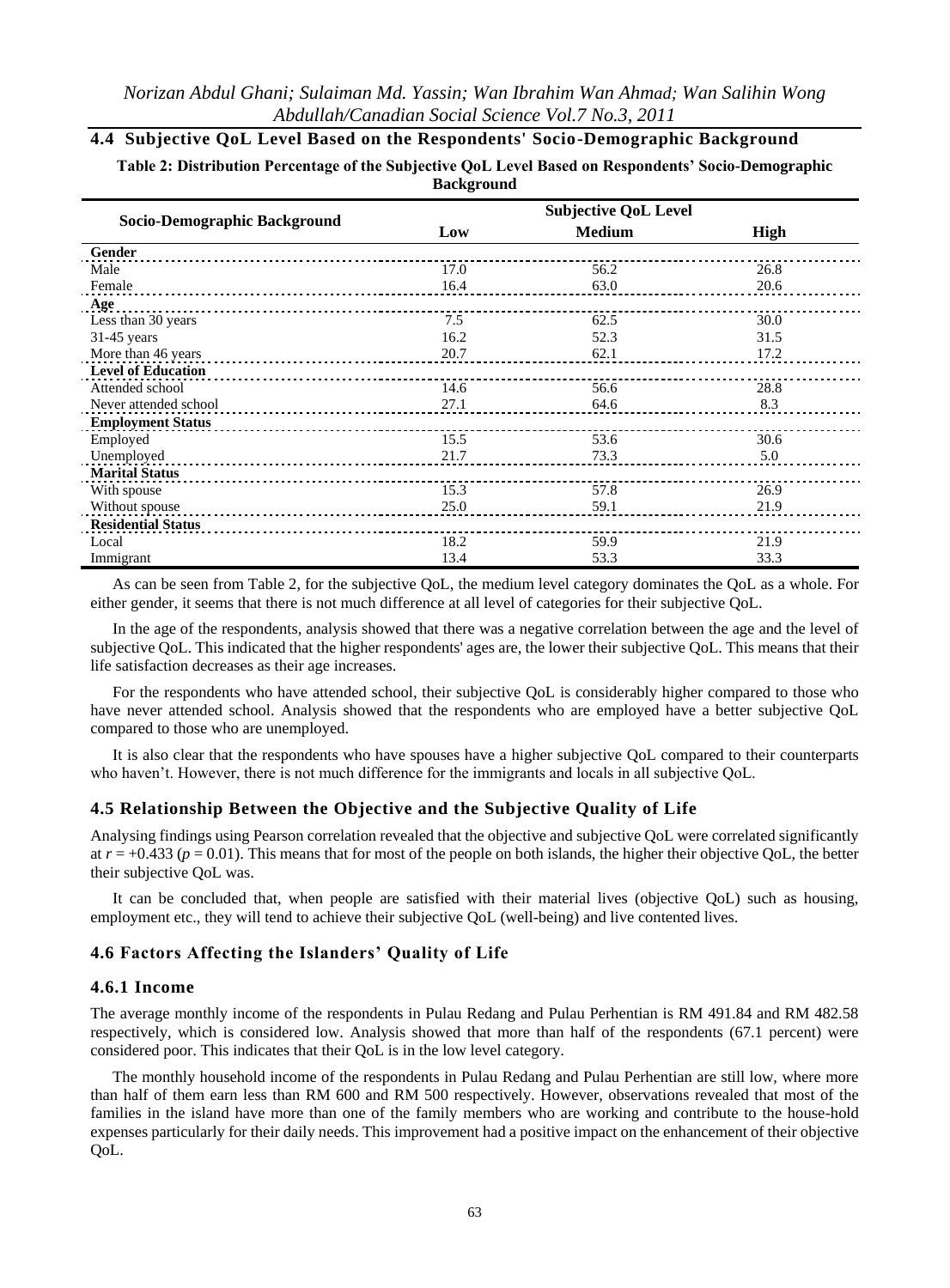In Pulau Perhentian, analysis showed that 88 respondents (72.7 percent) are those in the low income and this has direct influence on their subjective QoL.

Observations revealed that the life of the islanders of Pulau Redang is not as difficult as it seems although more than half of them are considered poor. They spent frugally, considering that the price of the household items and other daily needs is quite high compared to the price on the mainland. Transportation cost (from the mainland to the islands and vice versa) has also affected the cost of living on both islands.

Respondents with the monthly income of RM 350 and less are those who are involved in fishing activities and doing odd jobs. For those who earn RM 450 – RM 1500 per month, they are usually involved in tourism-based lower category employments such as cooks, waiters or boat-men.

For those who earn RM 2000 and above per month, they are also involved directly in tourism sector by owning speed-boats or chalets on both islands. There were cases in which the income of the chalets owners reaching up to RM 20,000 – RM 40,000 per month during peak season which is from March to October every year. Some of the speed-boat or fishing boat owners made about RM 1500-RM 3000 each for a 24 hour fishing trip. "Tourists from Japan, China and Europe like the fishing-trip. It proved to be lucrative, each trip brings me between RM 1500 and RM 2000, which can supplement the family's income", said one of the respondents in Pulau Perhentian.

#### **Table 3: Distribution Percentage of Respondents at Pulau Redang and Pulau Perhentian Based on Monthly Income**

|                |               | <b>Pulau Redang</b> |               | <b>Pulau Perhentian</b> |
|----------------|---------------|---------------------|---------------|-------------------------|
| Income (RM)    | <b>Number</b> | <b>Percentage</b>   | <b>Number</b> | <b>Percentage</b>       |
| 500 and less   | 98            | 67.1                | 88            | 72.7                    |
| 501 to 1000    | 37            | 25.3                | 25            | 20.7                    |
| 1001 to 1500   | x             | 5.5                 |               | 4.1                     |
| 1501 to 2000   |               | 0.7                 |               | 1.7                     |
| 2001 to 2500   |               | 0.0                 |               | 0.0                     |
| 2501 to 3000   |               | 0.7                 |               | 0.0                     |
| 3001 to 3500   |               | 0.0                 |               | 0.0                     |
| 3501 to 4000   |               | 0.7                 |               | 0.0                     |
| 4001 to 4500   |               | 0.0                 |               | 0.0                     |
| 4501 and above |               | 0.0                 |               | 0.8                     |
| Total          | 146           | 100.0               | 121           | 100.0                   |

Through a few interviews, it was found that almost half of the respondents on both islands did not reveal their actual income. There were cases where respondents who said that their monthly income was between RM 300 - RM 350, were able to furnish their houses with 29 inches TV sets and many other household items and furniture which could only be afforded if their income is RM 1500 and above per month. Observations also revealed that the islanders of Pulau Perhentian spent more compared to their counterparts on Pulau Redang. However, it is interesting to note that most of the respondents on both islands live frugally in order to save for the "difficult season" which comes between October and February.

#### **4.6.2 Expenses**

The pattern of the expenses of the respondents on both islands showed that most of the respondents (94.5 percent Pulau Redang respondents and 75.2 percent Pulau Perhentian respondents) spent their money on their children"s education; 92.5 percent of Pulau Redang respondents and 76.0 Pulau Perhentian respondents stated that they also spent on utilities; and (67.1 percent of Pulau Redang respondents and 73.6 of Pulau Perhentian respondents) on fares (Table 4).

| Table 4: Types of Respondents' Expenses for Non-Household Items on Pulau Redang and Pulau Perhentian |  |  |
|------------------------------------------------------------------------------------------------------|--|--|
|                                                                                                      |  |  |

|                                 |               | <b>Pulau Redang</b> | <b>Pulau Perhentian</b> |            |
|---------------------------------|---------------|---------------------|-------------------------|------------|
| <b>Expenses</b>                 | <b>Number</b> | <b>Percentage</b>   | <b>Number</b>           | Percentage |
| 1. Children's Education         | 138           | 94.5                | 91                      | 75         |
| 2. Clothing                     | 84            | 57.5                | 25                      | 20.7       |
| 3. Loan                         | 21            | 14.4                | 30                      | 24.8       |
| 4. Vehicles – Car / Motorcycle  | 86            | 58.9                | 0                       | 0.0        |
| 5. Utilities                    | 135           | 92.5                | 92                      | 76.0       |
| 6. House-hold Facilities        | 45            | 30.8                | 15                      | 12.4       |
| 7. Salaries / Wages for Workers | 15            | 10.3                | 15                      | 12.4       |
| 8. Emergencies                  | 85            | 58.2                | 58                      | 47.9       |
| 9. Contributions to Parents     | 41            | 28.1                | 15                      | 12.4       |
| 10. Business Goods              | 25            | 17.1                | 16                      | 13.2       |
| 11. Fares                       | 98            | 67.1                | 89                      | 73.6       |
| 12. Rent                        | 4             | 2.7                 |                         | 2.5        |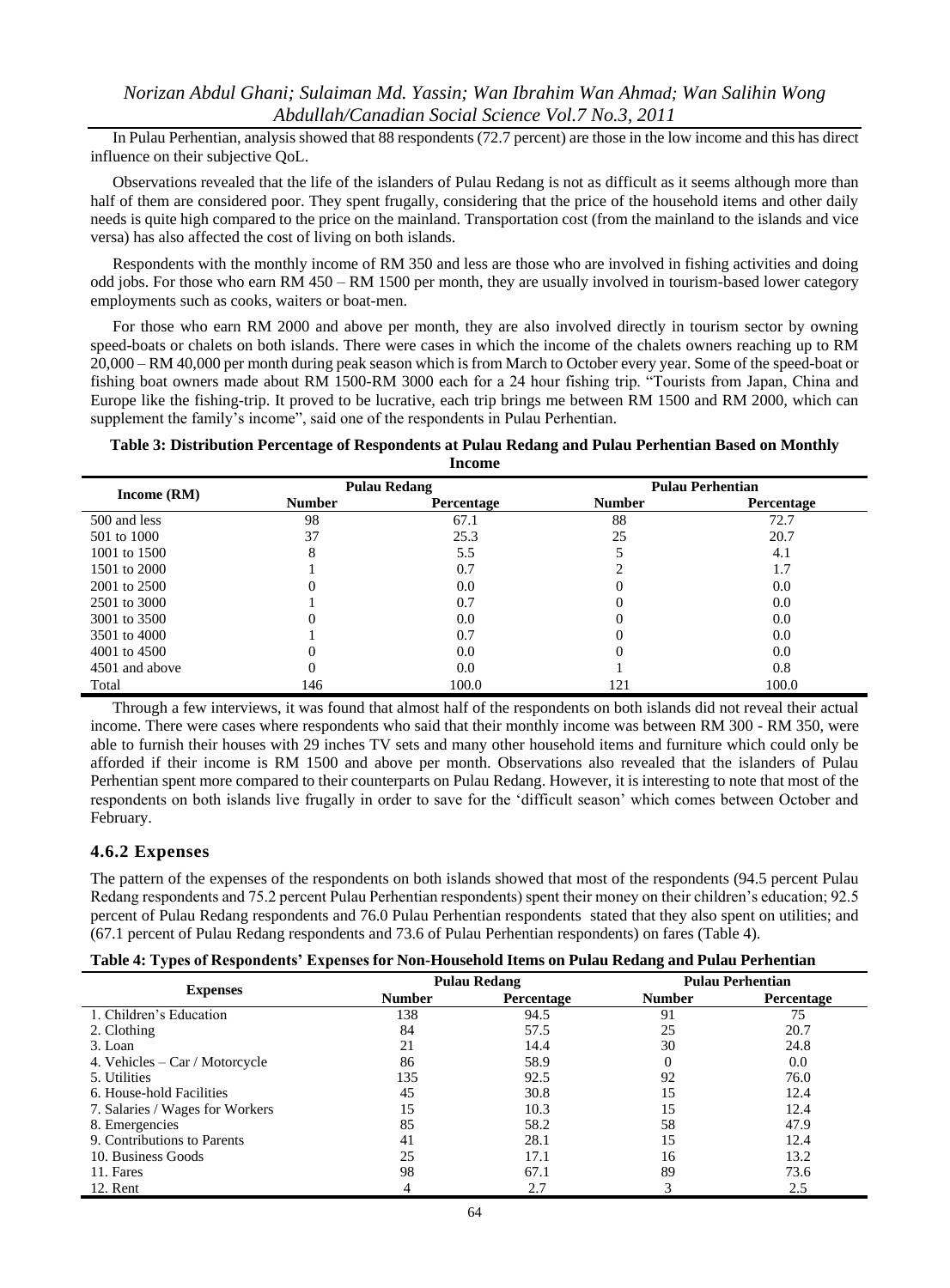| Norizan Abdul Ghani; Sulaiman Md. Yassin; Wan Ibrahim Wan Ahmad; Wan Salihin Wong |  |  |  |
|-----------------------------------------------------------------------------------|--|--|--|
| Abdullah/Canadian Social Science Vol.7 No.3, 2011                                 |  |  |  |

| Table 5. Expenses From Respondents Twohlmy Income on I mad Redaily and I mad I efficilitan |               |                     |                         |                   |  |
|--------------------------------------------------------------------------------------------|---------------|---------------------|-------------------------|-------------------|--|
| <b>Total Expenses</b>                                                                      |               | <b>Pulau Redang</b> | <b>Pulau Perhentian</b> |                   |  |
|                                                                                            | <b>Number</b> | <b>Percentage</b>   | <b>Number</b>           | <b>Percentage</b> |  |
| All                                                                                        | 91            | 62.3                | 65                      | 53.7              |  |
| More than half                                                                             | 43            | 29.5                | 43                      | 35.5              |  |
| Half                                                                                       |               | 7.5                 |                         | 9.1               |  |
| Less than half                                                                             |               | 0.7                 |                         |                   |  |
| Total                                                                                      | 146           | 100.0               | 121                     | 100.0             |  |

|  | Table 5: Expenses From Respondents' Monthly Income on Pulau Redang and Pulau Perhentian |  |
|--|-----------------------------------------------------------------------------------------|--|
|  |                                                                                         |  |

About 62.3 percent of the Pulau Redang respondents spent all their monthly income, whereas it is 53.7 percent of Pulau Perhentian respondents, which indicates that more than half of the respondents "live from pay cheque to pay cheque". Only one respondent (0.7 percent) in Pulau Redang stated that he spent less than half of the monthly income, and on Pulau Perhentian, only two respondents (1.7 percent) were in the same situation.

### **4.6.3 Ownership**

Ownership of household items indicates the level of objective QoL. Table 6 shows the percentage of respondents who own household and non-household item on both islands.

#### **Table 6: Percentage of Respondents Who Own Household and Non-Household Items at Pulau Redang and Pulau Perhentian**

|                          |                  | <b>Pulau Redang</b> | <b>Pulau Perhentian</b> |            |  |
|--------------------------|------------------|---------------------|-------------------------|------------|--|
| Ownership                | <b>Number</b>    | Percentage          | <b>Number</b>           | Percentage |  |
| TV Set                   | 132              | 90.4                | 112                     | 92.6       |  |
| Refrigerator             | 114              | 78.1                | 93                      | 76.9       |  |
| <b>Washing Machine</b>   | 104              | 71.2                | 89                      | 73.6       |  |
| Gas Stove                | 144              | 98.6                | 117                     | 96.7       |  |
| Telephone                | 77               | 52.7                | 45                      | 37.2       |  |
| Cellular Phone           | 31               | 21.2                | 35                      | 28.9       |  |
| Computer                 | 6                | 4.1                 | 5                       | 4.1        |  |
| Radio                    | 114              | 78.1                | 87                      | 71.9       |  |
| Vacuum Cleaner           | 10               | 6.8                 | 3                       | 2.5        |  |
| Fan                      | 136              | 93.2                | 112                     | 92.6       |  |
| Sofa                     | 87               | 59.6                | 73                      | 60.3       |  |
| House                    | 142              | 97.3                | 93                      | 76.9       |  |
| Car                      | 15               | 10.3                | 0                       | 0.0        |  |
| Motorcycle               | 107              | 73.3                | 2                       | 1.7        |  |
| Boat for Own Use         | 37               | 25.3                | 2                       | 1.7        |  |
| <b>Boat for Rental</b>   | 1                | 0.7                 | 3                       | 2.5        |  |
| Home / Chalet for Rental | $\overline{0}$   | 0.0                 | 0                       | 0.0        |  |
| Jewelleries              | 87               | 59.6                | 79                      | 65.3       |  |
| Land                     | 68               | 46.6                | 69                      | 57.0       |  |
| Land for Rental          | $\boldsymbol{0}$ | 0.0                 | $\overline{2}$          | 1.7        |  |

The use of fixed line telephones and cellular phones on Pulau Redang is 52.7 percent and 21.2 percent respectively, whilst on Pulau Perhentian it is 37.2 percent and 28.9 percent. Telephone lines can easily be disrupted especially during bad weather. Geographical factor also limits the use of cellular phones on both islands. Analysis indicated that 97.3 percent of the respondents on Pulau Redang own their house and the rest are squatters. A total of 37 respondents (25.3 percent) have boats for their own use, and only one respondent (0.7 percent) who has a boat for rental. About 73.3 percent of the respondents in Pulau Redang own motorcycles as compared to their counterparts on Pulau Perhentian with only 1.7 percent. The main reason for the higher percentage on Pulau Redang is due to the distance from the jetty to their settlement which is approximately 3.5 kilometres.Despite the campaign "one computer per house-hold" by the government throughout the country, only 4.1 percent of the respondents on both islands own the item.

In General, the ownership pattern of the household and non-household items on both islands is different compared to the mainland. The ownership of basic things such as gas stove, refrigerator and fan dominated the overall household items but the ownership of furniture (such as cupboard, dining table etc.) is lower due to high transportation cost.

### **4.6.4 Saving**

It was interesting to find that the saving pattern of the islanders is different from the people on the mainland. In this study, saving means the sum of money put aside for saving from the respondents' income.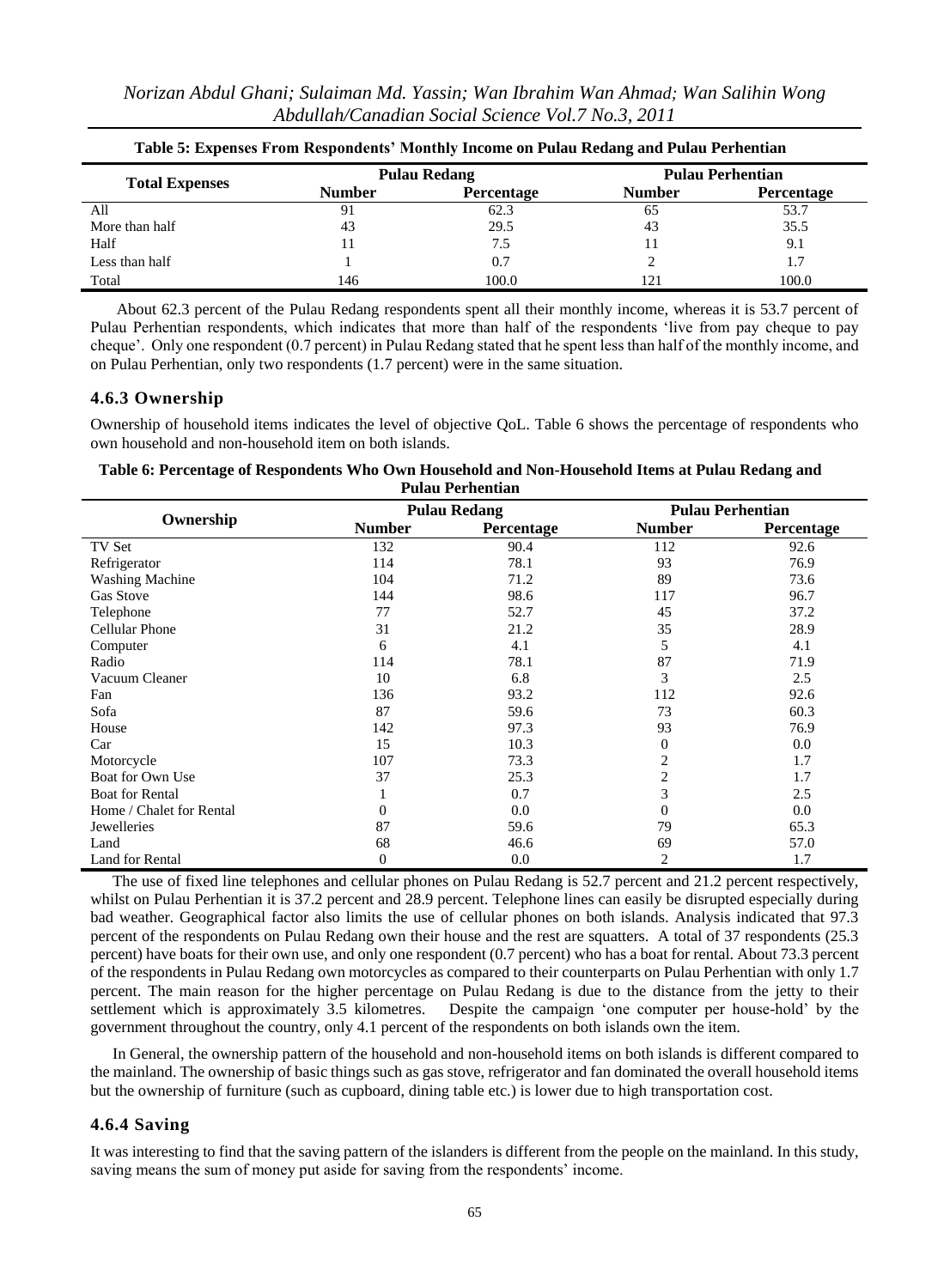Analysis showed that more than half of the respondents (62.3 percent) on Pulau Redang and 53.7 percent on Pulau Perhentian have no saving. About 29.5 percent of them save less than half of their income as compared to 35.5 percent on Pulau Perhentian. Meanwhile, 7.5 percent and 9.1 percent of the respondents save half of their income in Pulau Redang and Pulau Perhentian respectively. Only 1 respondent (0.7 percent) in Pulau Redang stated that he saved more than half of the monthly income, and in Pulau Perhentian, only 2 respondents (1.7 percent) were in the same situation.

The findings from the interviews showed that most of the respondents on both islands set their money aside for some particular reasons; emergency cases, expenditures during difficult times, children"s education and festive seasons.

Observations also showed that majority of the islanders stock up some of their daily needs such as sugar, rice, flour, coffee, tea, salted fish etc. in a large quantity.

#### **4.6.5 Health**

The standard of health is also one of the dimensions of the QoL measured in Malaysia. In this study, health is measured by frequencies of respondents on both islands seeing the doctor in the last three months. More than a quarter (27.4 percent) of the respondents in Pulau Redang stated that they had to see the doctor more than three times in the last three months. Meanwhile, 58.2 percent claimed that they did not do so at all during the same period which indicates that most of the islanders in Pulau Redang are in a good health. In Pulau Perhentian, 22.3 percent of the respondents confirmed that they also had to see the doctor more than three times during the same period.The most common illnesses on both islands were coughs, tuberculosis, heart problem, asthma and diabetes.

#### **4.6.6 Housing**

Housing is a basic need of the people. Housing and housing related factors are often ignored although they are vital when trying to understand QoL.

| <b>Status</b>       |               | <b>Pulau Redang</b> |               | <b>Pulau Perhentian</b> |
|---------------------|---------------|---------------------|---------------|-------------------------|
|                     | <b>Number</b> | Percentage          | <b>Number</b> | Percentage              |
| Owner               | 114           | 78.1                | 88            | 72.7                    |
| Squatter            |               | 1.4                 | 16            | 13.2                    |
| Tenant              |               | 2.7                 |               | 2.5                     |
| Government Quarters | 26            | 17.8                | 14            | 11.6                    |
| Total               | 146           | 100.0               | 121           | 100.0                   |

**Table 7: Status of the Respondents' Houses in Pulau Redang and Pulau Perhentian**

Analysis showed that 114 respondents (78.1 percent) own their houses, two respondents (1.4 percent) are squatters, whilst 4 of them (2.7 percent) are renting the house and 26 respondents or 17.8 percent are living at government quarters; such as the teachers' residence.

On Pulau Perhentian, 72.7 percent of the respondents owned their houses. Table 7 shows that the percentage of respondents squatting or staying with their parents or in-laws is relatively high, at 13.2 percent. Only 2.5 percent were renting the house. The basic model for the houses in Pulau Redang which were built by the state government is that of the rural Malay kampong houses, known as PPRT house (PPRT is a Development Programme for the Hardcore Poor) on a 1/6 acre land. Land is considered "spacious" compared to the land provided to their counterparts in Pulau Perhentian which is 40" X 40". For Pulau Perhentian, observation showed that, until the end of 2010, the islanders were still living in overcrowded dwellings and households. For these islanders, the basic house was a small kampong house with a bedroom, a kitchen, a living area, and a bathroom. A house like this costs RM 25 000.

#### **4.6.7 Education**

Education is seen not only as a basic human right but also as an avenue for social mobility. In this study, education is assessed on the years of schooling of the respondents. The longer their years of schooling, the higher their level of education.

Analysis showed that education contributed significantly to the enhancement of the quality of life of the islanders. Education variable correlated significantly and positively with the objective QoL at  $p = 0.01$  (r= +0.429) and  $p = 0.01$  $(r=+0.333)$  with the subjective QoL. The higher their level of education, the higher their objective and subjective QoL.

As mentioned before, 20 percent of the respondents never received any form of formal education and over half of the respondents only received primary school level education. The impact of this low level education is highly related to the low level of the education for the second generation. Further more, geographical location of the islands has also affected the accessibility to schooling. Although there is a primary school on both islands, children have to go to the mainland for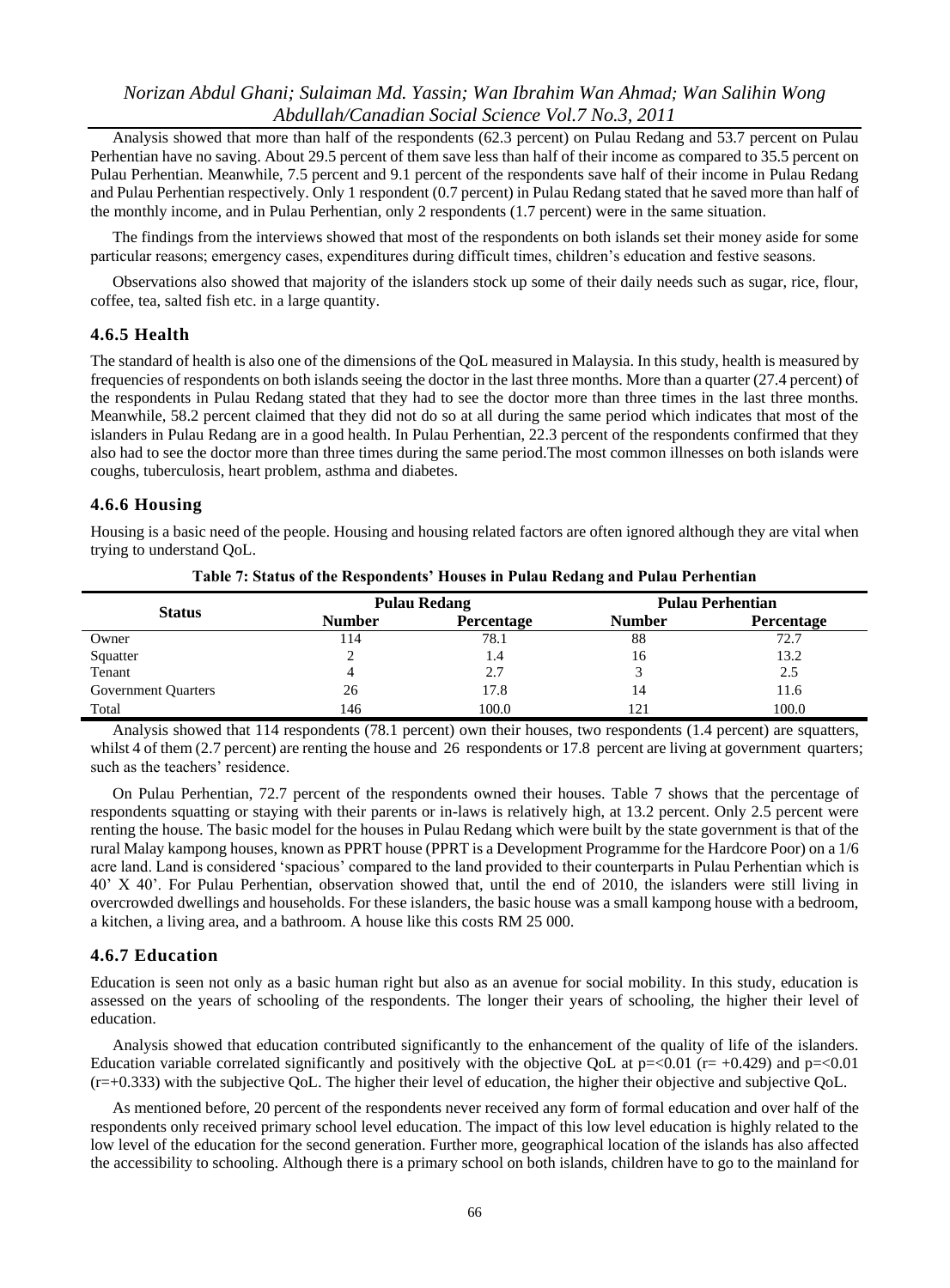their secondary education. This could be one of the reasons why the drop-out rate is high on both islands. This clearly suggests that this matter has to be "discussed and solved" by the government.

### **4.6.8 Employment**

Majority of the respondents are low income earners. Their traditional occupation is fisherman. Employment correlated significantly to the enhancement of the quality of the islanders' lives. Employment variable correlated significantly and positively with the objective QoL at  $p = 0.01$  ( $r = +0.503$ ) and  $p = 0.01$  ( $r = +0.279$ ) with the subjective QoL. This means the respondents who are employed have higher objective and subjective QoL compared to their counterparts who are not. The level of the respondents' life satisfaction is higher because they do not have to rely on others. They have stronger purchasing power and are able to make decisions.

### **4.6.9 Family life**

The quality of family life is assessed on the basis of marital status, number of children and household size. Family life variable correlated significantly and positively with the objective QoL at  $p=0.01$  ( $r=+0.353$ ) and  $p=0.01$  ( $r=+0.168$ ) with the subjective QoL. With regard to the marital status, respondents who have spouse have a higher objective and subjective QoL compared to their counterparts. The house-hold size indicates that the larger the household size, the lower their objective QoL. As for the number of children, higher objective QoL and life satisfaction is closely associated with a small number of children.

#### **4.6.10 Financial assistance**

Assessment of financial assistance is based on the financial assistance to the islanders from the governmental or non-governmental sector. Result from a Pearson correlation analysis showed that the variable was significantly and negatively correlated with the objective QoL at  $r = -0.245$  ( $p = 0.01$ ). This implies that, the more financial assistance the respondents get, the lower their objective QoL. This variable showed no significant relationship with the subjective QoL.

#### **4.6.11 Safety level**

In this study, safety level is assessed on the basis of crime rate on both islands. The relationship between safety level and objective and subjective QoL was examined. From the analysis, the level of safety indicated significant and negative correlation with the objective QoL at  $r = -0.126$  ( $p = 0.05$ ). In other words, for the islanders' QoL level, the higher the crime rate is, the lower their QoL will be. It is interesting to note that safety level showed no significant relationship with the subjective QoL. This is probably due to the small number of crimes committed on both islands.

#### **4.6.12 Religion**

Religion is measured by the level of religious education needs on both islands. About 80.1 percent of the respondents stated they agree extremely if the government improves their religious knowledge. Another 18.7 percent agreed and 1.1 percent did not give any answer. It is interesting to note that, religion variable showed no significant relationship with both QoL, objective and subjective, although it has been predicted to have a siginificant relationship. This is probably due to the low level of the islanders' religious beliefs.

#### **4.6.13 World-view**

In determining world-view, respondents were asked, " How is your life now as compared to five years ago? " and " How would you expect your life five years in the future as compared to now? ". The analysis is to determine the changes in their QoL in ten years and it is also related to their perception of life.

| Table 8: Respondents' Perception Related to their QoL Now as Compared to Five Years Ago |  |  |  |
|-----------------------------------------------------------------------------------------|--|--|--|
|                                                                                         |  |  |  |

|                            | <b>Both Islands</b> |               | <b>Pulau Redang</b> |               | <b>Pulau Perhentian</b> |               |
|----------------------------|---------------------|---------------|---------------------|---------------|-------------------------|---------------|
|                            | Num.                | $\frac{6}{6}$ | Num.                | $\frac{0}{0}$ | Num.                    | $\frac{6}{6}$ |
| About the Same             | 79                  | 29.6          | 42                  | 28.8          | 37                      | 30.6          |
| Little Changes             | 93                  | 34.8          | 59                  | 40.4          | 34                      | 28.1          |
| A lot of Changes           | 85                  | 31.8          | 40                  | 27.4          | 45                      | 37.2          |
| Extremely a lot of changes | 10                  | 3.8           |                     | 3.4           |                         | 4.1           |
| Total                      | 267                 | 100.0         | 146                 | 100.0         | 121                     | 100.0         |

On the perception related to QoL, analysis indicated that, 40.4 percent of the respondents in Pulau Redang stated that there have been little changes as compared to their counterparts in Pulau Perhentian which is only 28.1 percent. The percentage for "a lot of changes", in Pulau Redang and Pulau Perhentian is 27.4 and 37.2, respectively. About 28.8 percent of the respondents in Pulau Redang claimed that their QoL now is about the same as it was five years ago, whereas the percentage in Pulau Perhentian is 30.6 percent. There is not much difference in the percentage of those who claimed that their QoL has changed a lot (only 3.4 percent in Pulau Redang and 4.1 percent in Pulau Perhentian).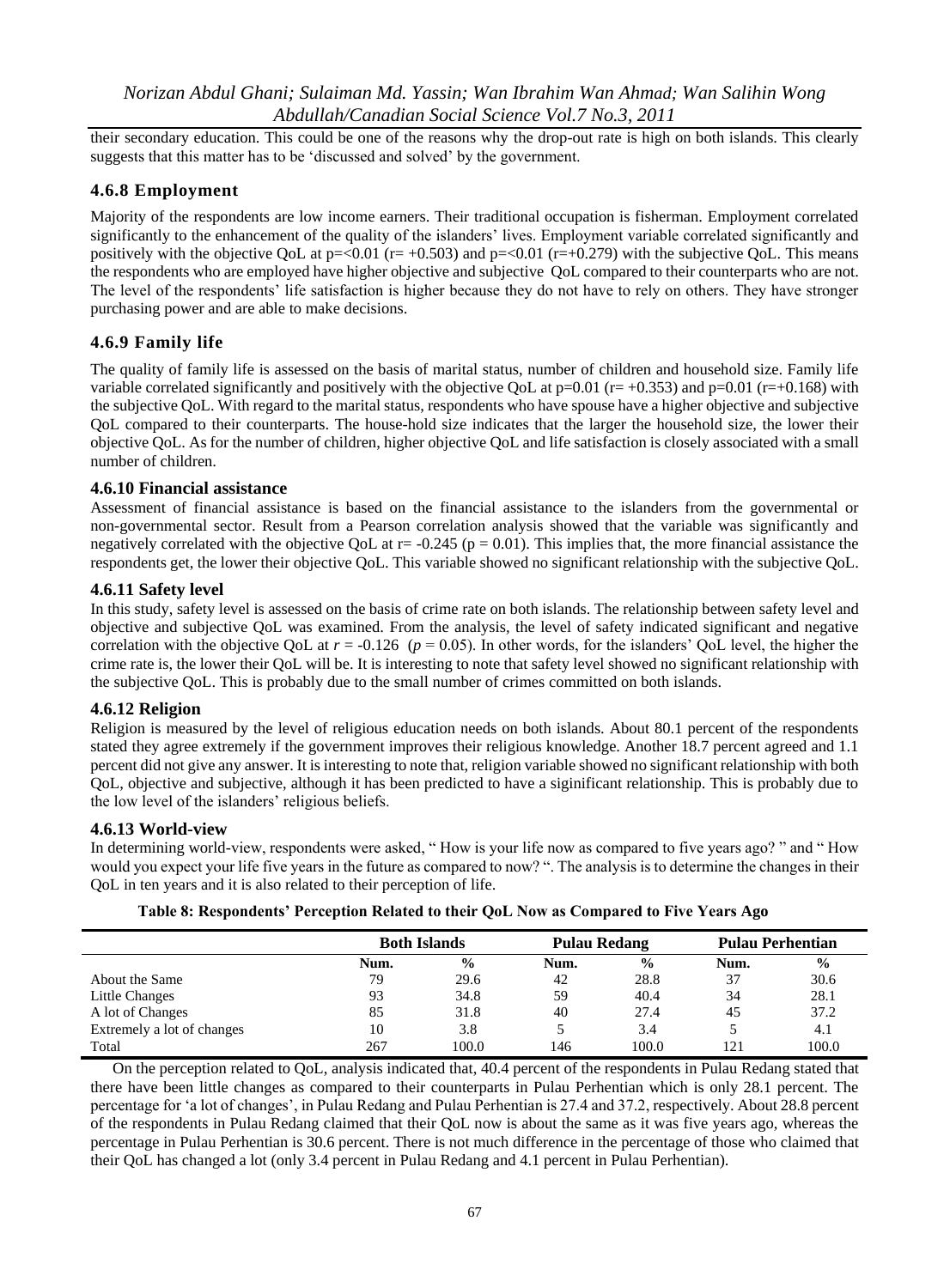In terms of respondents' expectation for their QoL in the next five years, Table 9 shows that better QoL have the highest percentage (49.3 percent for Pulau Redang and 52.1 for Pulau Perhentian). This is followed by 'uncertain answers" where the respondents were not able to predict their QoL in the next five years (43.2 percent for Pulau Redang and 34.7 for Pulau Perhentian). Another 7.5 percent (Pulau Redang) and 10.7 percent (Pulau Perhentian) predicted that their QoL would be much better. Only 2.5 percent of the respondents in Pulau Perhentian and none in Pulau Redang predicted their QoL will remain status quo. The islanders were also asked "Are you happy living in the island?". Interestingly, as shown in the above table, over three quarter of them (Pulau Redang and Pulau Perhentian) claimed that they were happy. This is followed by 9.6 percent and 16.5 percent of the respondents in Pulau Redang and Pulau Perhentian who stated that they were extremely happy. Another 8.2 percent in Pulau Redang and 5.8 percent in Pulau Perhentian mentioned they were not happy. Only 4.1 percent in Pulau Redang and none in Pulau Perhentian claimed that they were extremely not happy living on the island.

|               | -                   |               |                     |               |                         |               |
|---------------|---------------------|---------------|---------------------|---------------|-------------------------|---------------|
|               | <b>Both Islands</b> |               | <b>Pulau Redang</b> |               | <b>Pulau Perhentian</b> |               |
|               | Num.                | $\frac{0}{0}$ | Num.                | $\frac{6}{6}$ | Num.                    | $\frac{0}{0}$ |
| Uncertain     | 105                 | 39.3          | 63                  | 43.2          | 42                      | 34.7          |
| Same as now   |                     | 1.1           |                     | 0.0           |                         | 2.5           |
| <b>Better</b> | 135                 | 50.6          | 72                  | 49.3          | 63                      | 52.1          |
| Much better   | 24                  | 9.0           |                     | 7.5           | 63                      | 10.7          |
| Total         | 267                 | 100.0         | 146                 | 100.0         | 121                     | 100.0         |

**Table 9: Respondents' Expectation Related to their QoL Five Years in The Future**

It seems that the islanders of Pulau Perhentian enjoy their lives more than those of Pulau Redang. They seem happy with the easy tempo of the island life.

#### **4.6.14 Necessity of Life**

Necessity of life is one of the indicators which have been pointed out in this paper. It is measured by two questions to the respondents which are; state three most essential needs in your life now; and have you achieved your necessity need? Analysis shows the three most essential needs in the islanders' lives are as follows:

| (1) Renovating Houses  | 91.3 |
|------------------------|------|
| (2) Children's Success | 89.0 |
| (3) Buying Boat        | 87.0 |

The findings from interviews also indicated that the islanders need more money to fulfil their lives instead of just meeting their basic needs. "Money is everything; we are going to perform "haji" (pilgrimage) to Mekah, renovate our houses, buy speed-boats and

involve in tourism industry businesses", said one community leader in Pulau Perhentian.

| Table To. Elevel of Intepollucing Themevelinent of Their Tucessity Tucus |      |                     |      |                     |      |                         |  |  |
|--------------------------------------------------------------------------|------|---------------------|------|---------------------|------|-------------------------|--|--|
|                                                                          |      | <b>Both Islands</b> |      | <b>Pulau Redang</b> |      | <b>Pulau Perhentian</b> |  |  |
|                                                                          | Num. | $\frac{6}{6}$       | Num. | $\frac{0}{0}$       | Num. | $\frac{0}{0}$           |  |  |
| Not Achieved                                                             | 63   | 23.6                | 40   | 27.4                | 23   | 19.0                    |  |  |
| Partly Achieved                                                          | 176  | 65.9                | 92   | 63.0                | 84   | 69.5                    |  |  |
| Mostly Achieved                                                          | 19   |                     |      | 4.1                 |      | 10.7                    |  |  |
| <b>Fully Achieved</b>                                                    |      | 3.4                 |      | 5.5                 |      | 0.8                     |  |  |
| Total                                                                    | 267  | 100.0               | 146  | 100.0               | 121  | 100.0                   |  |  |

**Table 10: Level of Respondents' Achievement of Their Necessity Needs**

About 65.9 percent of the islanders on both islands stated that only half of their necessity of life is achieved. This is followed by 23.6 percent who revealed that their needs are not achieved and only 7.1 percent stated their needs are mostly achieved. Only 3.4 percent declared their necessity needs fully achieved. This is detailed in Table 10.

The necessity of life indicated significant and positive correlation with the objective and subjective QoL at  $r = -0.186$  $(p = 0.01)$  and  $r = 0.151 (p < 0.05)$  respectively. Although the correlation is weak, the results indicate that the higher their need"s achievement, the higher their objective QoL as well as their life satisfaction.

This study also examined some other aspects of basic needs for the islanders. Observations revealed that the islanders were under privileged and deprived in terms of social amenities particularly with regard to drainage, sanitation, and garbage disposal.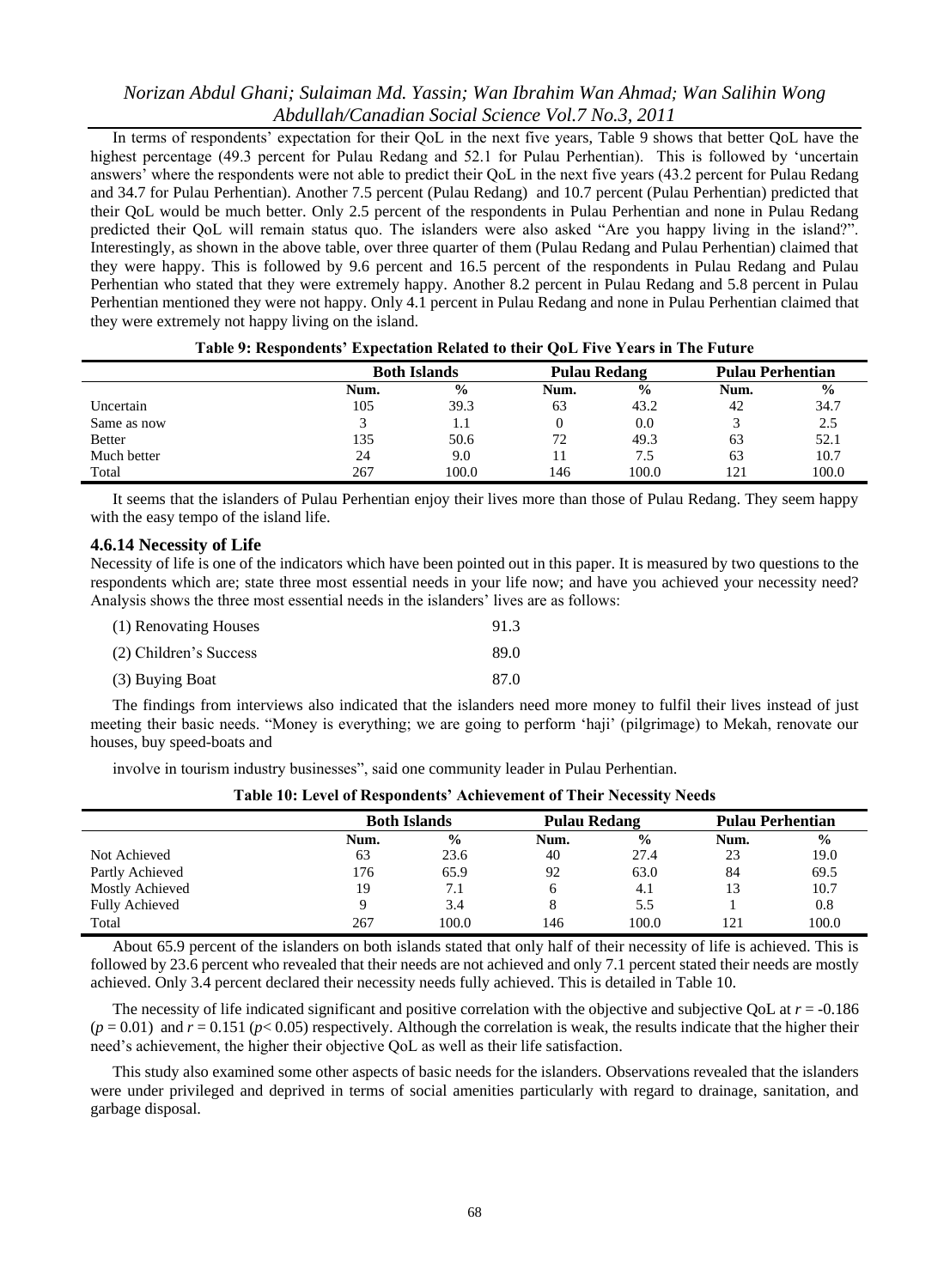# **5. SUGGESTIONS**

Several suggestions have been made on how to enhance the QoL level of the island"s community. This is a task that should be carried out coherently between the government/NGOs as well as the community itself.

The housing quality on both islands should be upgraded. A resettlement programme should be done to secure a better housing particularly on Pulau Perhentian in the near future. Allocation of more land for low cost housing should also be considered on both islands. In terms of healthcare, improvements on health services, Pulau Perhentian in particular is an absolute must. Deployment of resident doctors and nurses are needed for a proper healthcare services to the community.

Steps should also be taken to provide the community with the latest educational technology for schools throughout both islands. A community library is critically needed for this purpose. Religious knowledge improvements programs would be needed to solve the worrying increase in social problems that now threatens the community especially on Pulau Perhentian.

Finally, we need to provide the community with more job opportunities. This could be achieved by the implementation of "One Product One Village" programme. Unemployment would not be a problem anymore thus leading to a better QoL.

### **REFERENCES**

- Alex C.Michalos, Bruno D. Zumbo and Anita Hubley. (2000). Health and The Quality of Life. *Social Indicators Research***,**  *51,* 245-286**.**
- Alex C. Michalos, et al. (2001a). Ethnicity, Modern Prejudice and the Quality of Life. *Social Indicators Research***,** *53* 189-222.

Alex C. Michalos, et al. (2001b). Health and Other Aspects of Quality of Life. *Social Indicators Research*, *54*, 239-274.

- Arias, Elizabeth dan Susan De Vos. (1996). Using Housing Items to Indicate Socioeconomic Status: Latin America. *Social Indicators Research*, *38,* 53-80.
- Bestuzher-Landa, I. (1980). Way of Life and related Concepts As Part of A System of Social Indicators. In A.Szalai and F. Andrews (ed.), *The Quality of Life: Comparison studies*. California: Sage.
- Camfield, L. (2006). Why and How of Understanding "Subjective Wellbeing": Exploratory Work by the WeD Group in Four Developing Countries. *WeD Working paper 26.* Bath. Wellbeing in Developing Countries (WeD) Research Group.

Economic Planning Unit. (2004). *Malaysian Quality of Life.* Kuala Lumpur: Prime Minister"s Department, Malaysia.

Howe,G., & McKay, A. (2008). Combining Quantitative and Qualitative Methods in Assessing Chronic Poverty: The Case of Rwanda. *World Development*, *35*, 197-211.

Hung Wong. (2011). Quality of Life of Poor People Living in Remote Areas in Hong Kong. *Social Indicators Research***,** *100*, 435-450.

- Laura Camfield, et al. (2009). Wellbeing Research in Developing Countries: Reviewing the Role of Qualitative Methods. *Social Indicators Research***,** 5-31
- Mark Schneider. (2005). The Quality of Life in Large American Cities: Objective and Subjective Social Indicators. *Social Indicators Research***,** 101-115.
- Mukherjee, Ramkrishna. (1989). *The Quality of Life; Valuation in Social Research***.** New Delhi: Sage Publications.

Richard Eckersley. (2000). The State and Fate of Nations: Implications of Subjective Measures of Personal and Social Quality of Life. *Social Indicators Research***,** *52*, 3-27.

Sen, A.K, et al. (1987). *The Standard of Living*. Cambridge: Cambridge University Press.

Shek, D.T.L. (2011). Quality of Life Research: Responses to Emerging Issues in a Changing World. *Social Indicators Research***,** *100*, 371-374.

Sirgy, M. Joseph, Don R. Rahtz, Muris Cicic dan Robert Underwood. (1998). "A Method For Assessing Residents" Satisfaction With Community-Based Services: A Quality-of-Life Perspective. *Social Indicators Research*, *49*, 279-316.